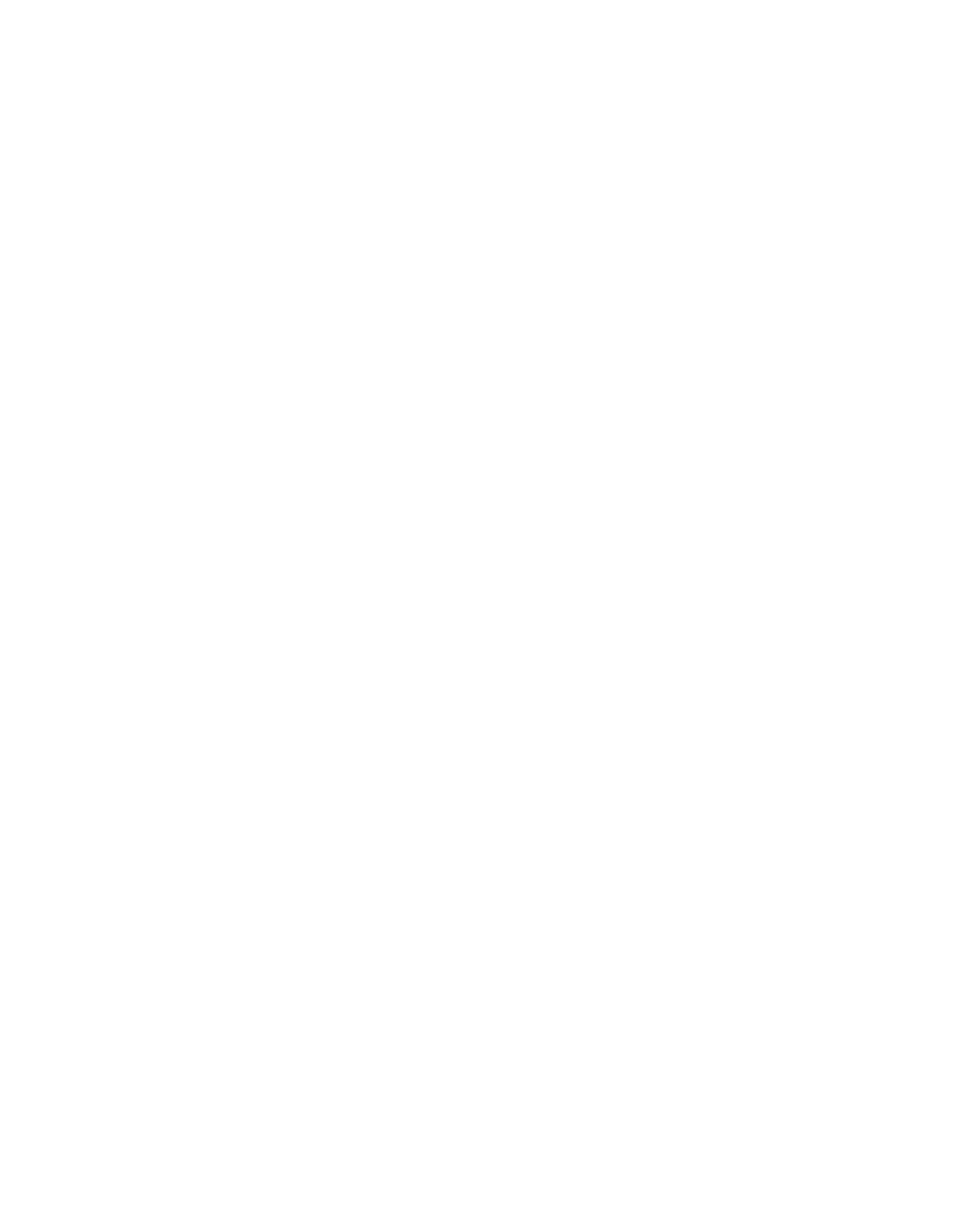# Tmax molded case circuit-breakers Dimensions T7/T7M series

Overall dimensions T7



Drilling template for support sheet





- **1** Front terminals for flat connection
- **2** Busbars
- **3** Flange for the compartment door
- 4 Flange fixing screws
- **7** Tightening torque: 18 Nm
- **8** Key lock (optional)
- **9** Padlock (optional)
- **10** Tightening torque: 2.5 Nm
- **13** Terminal for auxiliary contacts

|          | <b>With flange</b> | <b>Without flange</b> |  |  |
|----------|--------------------|-----------------------|--|--|
| $A$ (mm) | 125141             | 147                   |  |  |
| A (in)   | 4.925.55           | 5.79                  |  |  |

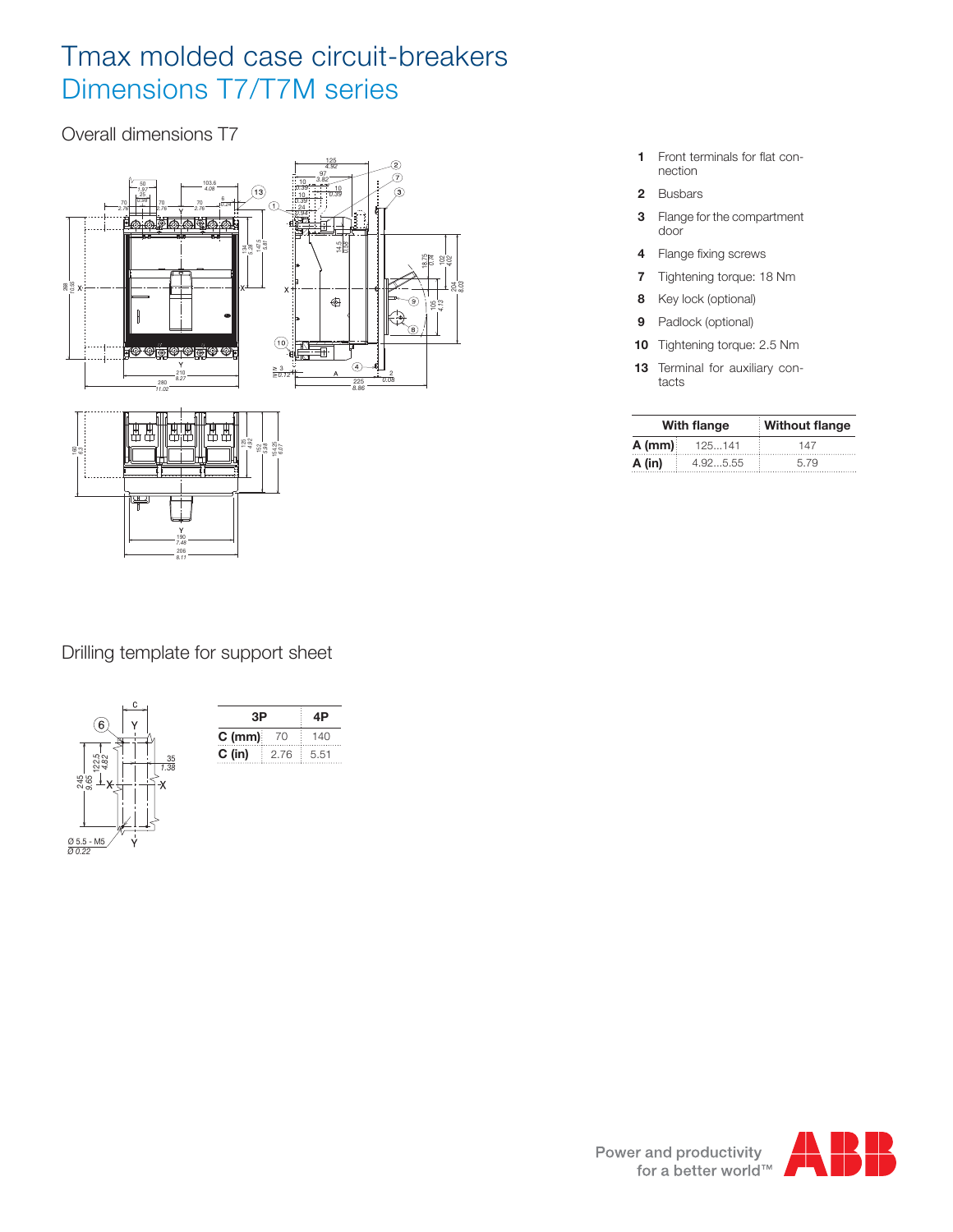# Tmax molded case circuit-breakers Dimensions T7/T7M series

### Overall dimensions T7M



- **1** Front terminals for flat connection
- **2** Busbars

*8.03*

- **3** Flange for the compartment door
- 4 Flange fixing screws
- **7** Tightening torque: 18 Nm
- **8** Key lock (optional)
- **9** Padlock (optional)
- **10** Tightening torque: 2.5 Nm
- **13** Terminal for auxiliary contacts

|           | With flange | <b>Without flange</b> |  |  |
|-----------|-------------|-----------------------|--|--|
| $A$ (mm): | 125141      | 147                   |  |  |
| A (in)    | 4.925.55    | 5.79                  |  |  |

|          | <b>Standard</b> |     | Ronis Profalux Kirk | ⊟ Castell |
|----------|-----------------|-----|---------------------|-----------|
| $B$ (mm) | 208             | 216 | 22 A                |           |
| B (in)   | 8.19            | 85  | 8.82                |           |

### Drilling template for support sheet